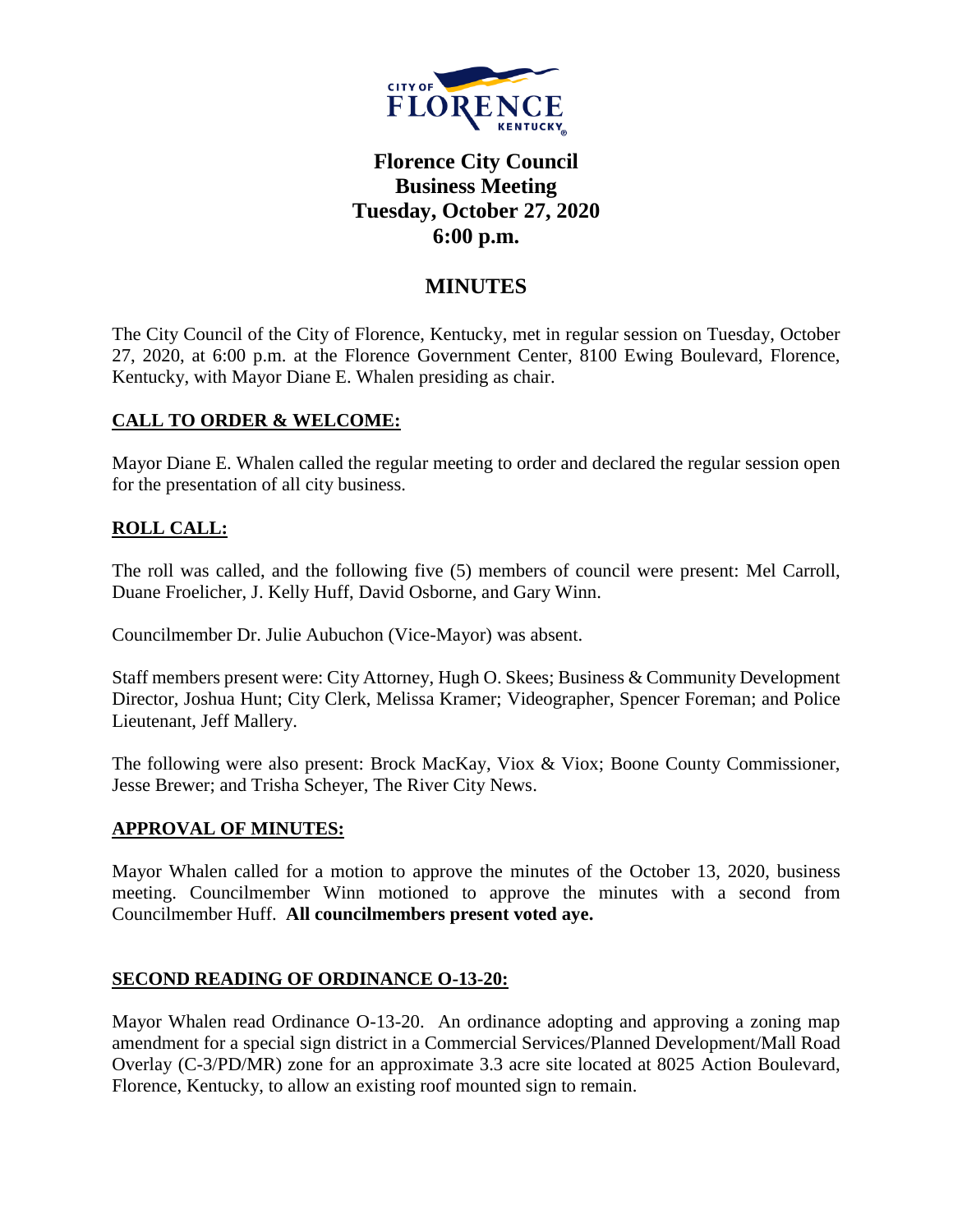Florence City Council Minutes: Tuesday, October 27, 2020

The effect of this Ordinance is to allow a zoning map amendment for a Special Sign District in a Commercial Services/Planned Development/Mall Road Overlay (C-3/PD/MR) zone, which would allow an existing roof mounted sign to remain. This Ordinance does not change the zoning of the site, but approves a zoning map amendment for a Special Sign District based on its current zoning.

The full text of Ordinance O-13-20, including its exhibits, are available for examination in the office of the City Clerk of the City of Florence, Kentucky, in the Florence Government Center, 8100 Ewing Boulevard, Florence, Kentucky, during regular office hours.

Mayor Whalen called for a motion to approve the second reading of Ordinance O-13-20. Councilmember Froelicher motioned to approve, with a second from Councilmember Winn. **All councilmembers present voted aye.** 

#### **FIRST READING OF ORDINANCE O-14-20:**

Mayor Whalen read Ordinance O-14-20. An ordinance adopting and approving a zoning map amendment from Commercial Two/Planned Development/Houston-Donaldson Study Corridor Overlay (C-2/PD/HDO) to Urban Residential Two/Planned Development/Houston-Donaldson Study Corridor Overlay (UR-2/PD/HDO) for a 20.484 acre site located on the northwest corner of the Houston Road/Turfway Access/Charles R. Callen Drive intersection, and north of the property at 4885 Houston Road, Florence, Kentucky, to allow a multi-family residential development. (Arlington Properties, LLC)

The effect of this Ordinance is to allow a Zoning Map Amendment from Commercial Two/Planned Development/Houston-Donaldson Study Corridor Overlay (C-2/PD/HDO) To Urban Residential Two/Planned Development/Houston-Donaldson Study Corridor Overlay (UR-2/PD/HDO), to allow a multi-family residential development.

The full text of Ordinance O-14-20, including its Exhibits, is available for examination in the office of the City Clerk of the City of Florence, Kentucky, in the Florence Government Center, 8100 Ewing Boulevard, Florence, Kentucky, during regular office hours.

Mayor Whalen called upon Joshua Hunt, Business and Community Development Director. Mr. Hunt explained the project is for a Class A luxury residential multi-family project including 320 units. The project will include 159 one bedroom units; 162 two bedroom units; 52 three bedroom units; and 567 parking spots which meet the parking count requirements. Boone County Planning Commission concluded that the proposal is in agreement with the Boone County Comprehensive Plan and the Houston Road Overlay District. Rent ranges are between \$1,000.00 and \$1,750.00 per month. The Florence Planning and Zoning Committee has recommended approval of the development with a condition. The condition is an amendment of Condition #8 which shall include cementitious board on the project.

Councilmember Froelicher commended Mr. Hunt for the project and believes the project will be a great addition to the city.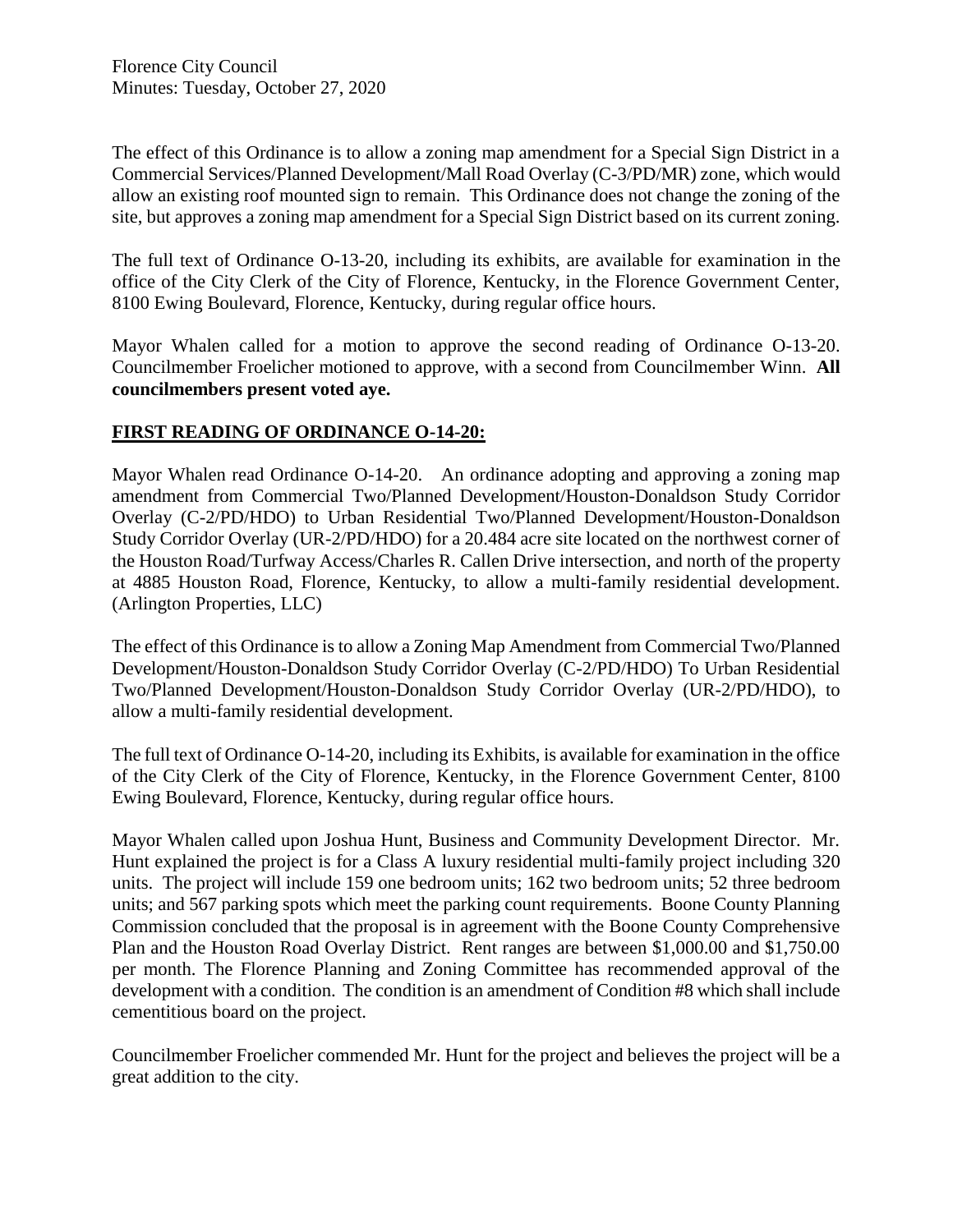Mayor Whalen called for a motion to approve the first reading of Ordinance O-14-20. Councilmember Osborne motioned to approve, with a second from Councilmember Froelicher. **All councilmembers present voted aye.** 

## **MAYOR'S REPORT:**

- Property taxes have been sent out and can be paid at the Florence Government Center. Boone County Sheriff's Department is also stationed at our Finance Department and accepting payments for property taxes.
- The city's annual leaf collection began on October 26 and will run through December 28. The leaf collection schedule is on the city website.
- Trick or treat hours are Saturday, October 31, 2020, from 6:00 p.m. until 8:00 p.m. Please follow CDC Guidelines and trick or treat in small groups. If you want to participate and provide candy, leave your porch light on; if you do not want to participate, keep your porch light off.
- Do not forget to set your clocks back an hour on Saturday.
- Boone County will hold their annual Household Hazardous Waste Event on November 7, 2020 from 9:00 a.m. until 2:00 p.m. at UC Health Stadium. Additional information can be found on Boone County's website or on the city website.
- This evening the city held Halloween Night Out Drive-thru event at the UC Health Stadium from 5:00 p.m. until 7:00 p.m. Everyone was to stay in their car, drive to a checkpoint, provide the number of children in their vehicle, and vendors will place a treat in your car. This was our substitution for our annual Halloween Night Out which normally takes place at the Government Center.
- The Honor Run Half-Marathon will not be held this year. In an effort to provide recognition to our Veterans, there will be an in-car veteran's parade held on Sunday, November 8 at the Florence Mall. The event will be hosted by the Florence Mall and Honor Flight Tri-State. Bring your veterans, drive your car in the parade, and each car will receive an American flag. Begin lining up at 9:00 a.m. and the parade starts at 10:00 a.m. The parade will loop around the mall parking lot.
- One week left to vote. Vote early at the Extension Office or vote at one of the ten polling places in the county on Election Day. All of the voting information will be on the county clerk's website.

Mayor Whalen, on behalf of the City of Florence, expressed condolences to the Metzger family. Dr. Ferd Metzger, founder of Metzger Eye Care, passed away on Saturday Morning. He served on Florence City Council numerous years, retiring from city council in 1998. Dr. Metzger was a great participant and servant of the Florence community for many years including participation in the Florence Lions Club, practice in optometry, and his service to the city. Our sympathies are with the Metzger family during this time.

Mayor Whalen advised Dr. Ferd Metzger's visitation will be held on October 29, 2020 from 5:00 p.m. until 8:00 p.m. at Chambers and Grubb on Dixie Highway in Florence. A Mass of Christian burial will take place at 10:00 a.m. on October 30 at St. Paul's Church in Florence. Mayor Whalen expressed condolences to Dr. Julie and the rest of the Metzger family.